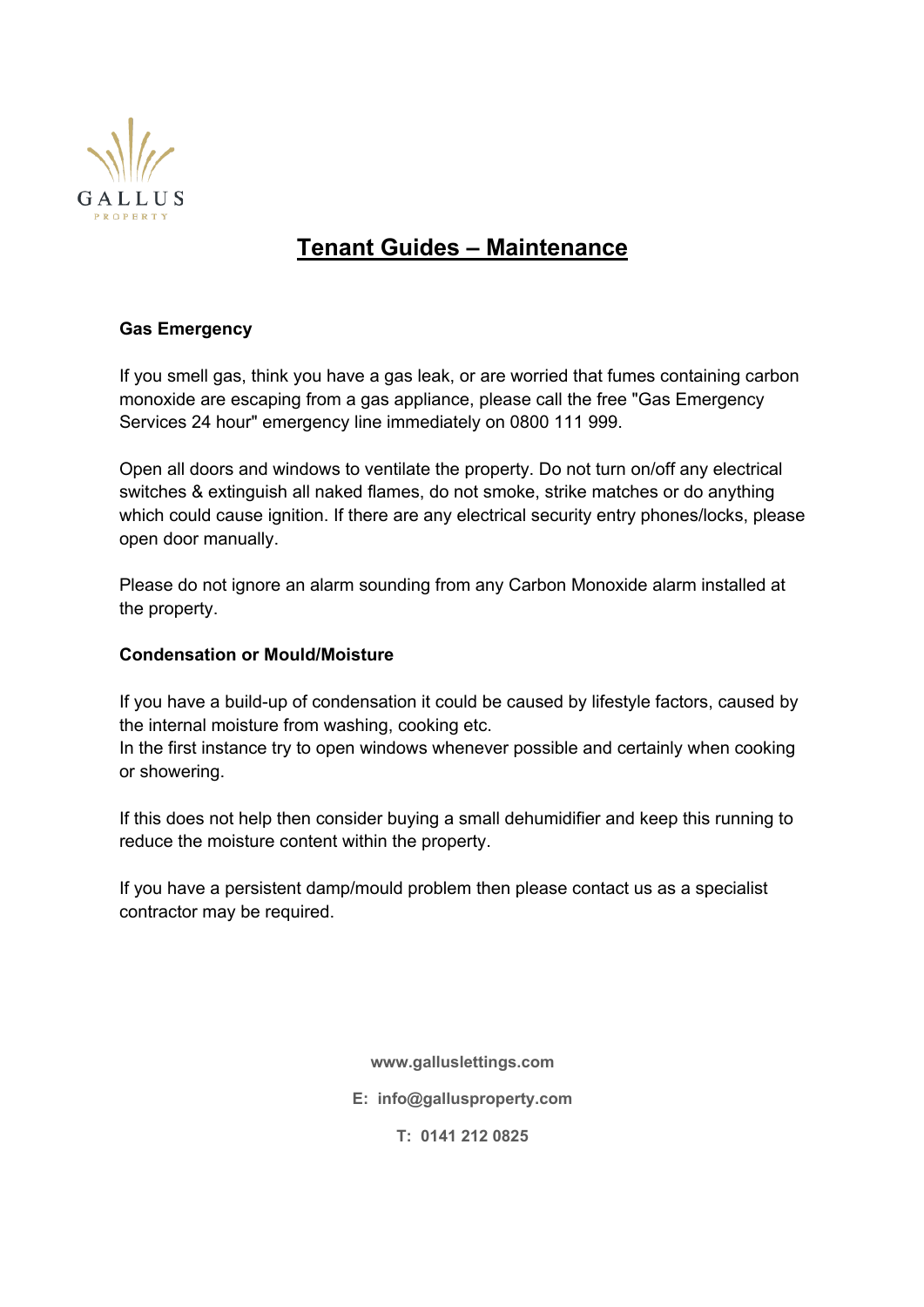

#### **Mice**

Mice are quite common in older buildings, especially Tenement flats which may have cracks in the exterior. If you find mice then you can take a few simply steps to resolve the problem:

Close windows and doors and check for any obvious places that they may be entering your property. Mice can climb up to top floor flats quite easily, the best way of stopping them is to check for any exterior damage and cracking and seal off any areas of entrance.

Set some mice traps to eliminate them, these can be purchased from hardware shops. If you have a pet then ensure there are no traces of food left to attract mice and keep the property as clean and tidy as possible. If you are still suffering from Mice then please call ourselves and we can instruct pest control via the Factors

### **Blocked sink, bath or shower**

Blockages must be first attended to by the tenant by using a strong drain cleaner and/or plunger. If this does not fix the problem, please contact our office. If it is found that recent debris i.e. foodstuffs or hygiene items are the cause, you may be charged for this call out.

## **Burst pipe/plumbing issue that is damaging property below**

Check no water is running (i.e. bath/shower/taps) and all appliances are switched off. Locate the stop cock (usually located under sink or by utility meters) and turn off any water supply.

Contact our office to report this issue. We also require this to be reported via the maintenance contact form.

**www.galluslettings.com**

**E: info@gallusproperty.com**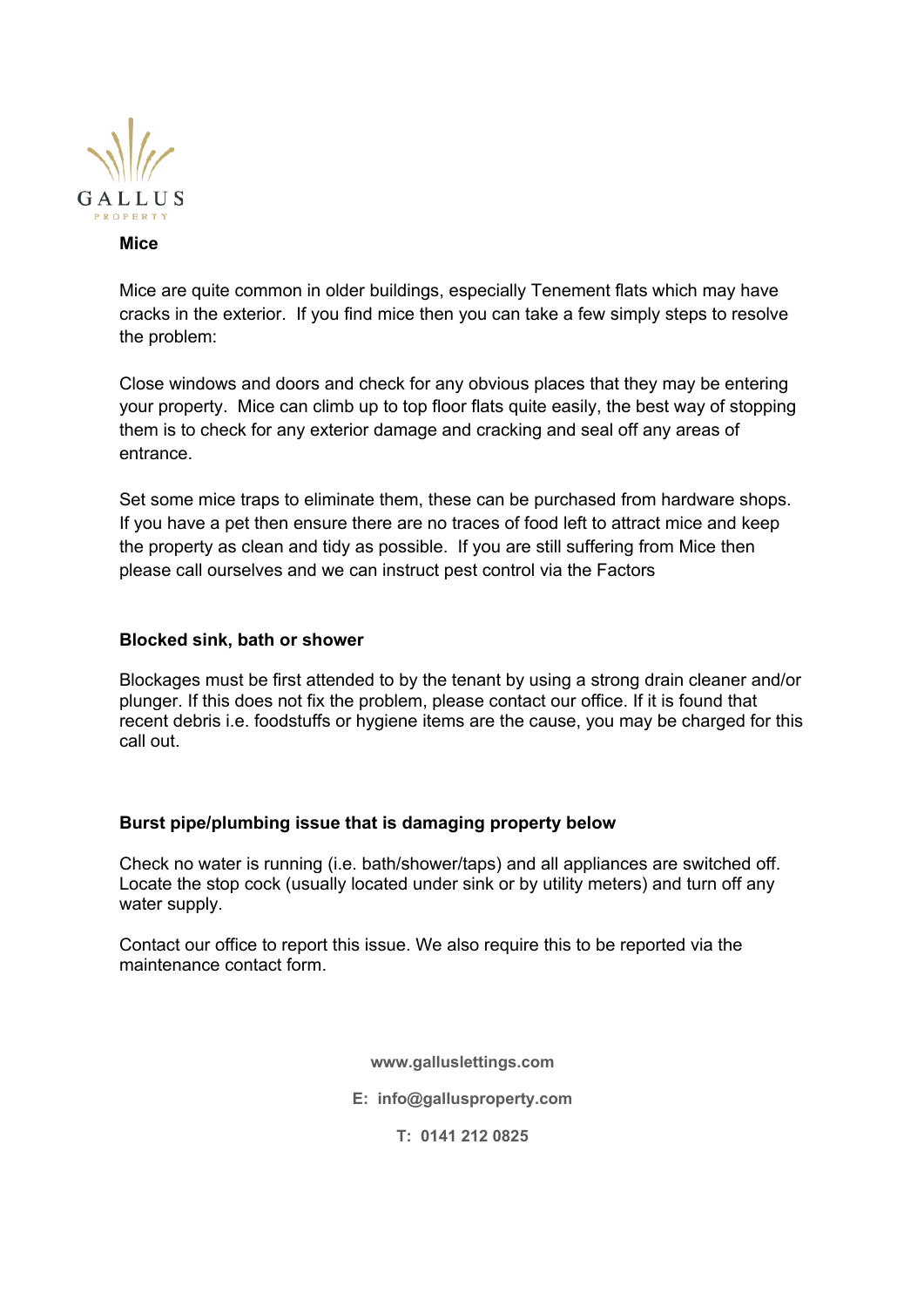

In an emergency a plumber is likely to turn off water at the mains, they may not source the problem.

### **Burst pipe/plumbing issue in the flat above that is damaging your property**

Inform the upstairs neighbour and ask that they arrange for a plumber to attend as soon as possible, as the leak is likely to be coming from their property. If you cannot make contact with the neighbour and the water ingress is becoming excessive contact our office in the first instance and if we are closed contact Environmental Health who will send police to break into the property and turn off the water. This should only be done in an absolute emergency.

You must report any leaks to our office so we can arrange for an inspection of any damage

In an emergency a plumber is likely to turn off water at the mains, they may not source the problem.

#### **Noisy Boiler or radiators that are not heating up or that have cold patches**

The radiator may need to be bled. Purchase a radiator key from a hardware shop and bleed the radiator- insert key to top end of radiator on triangular knob and turn slightly holding a cloth underneath- this will allow air to be released – Stop when water begins to drip and close the valve again

#### **Gas fired boiler is not working/pilot light has gone out**

Check that the gas supply is still working and there is money on the credit meter if applicable.

Please check the boiler on the inside panel as most boilers have instructions on how to reignite the pilot.

**www.galluslettings.com**

**E: info@gallusproperty.com**